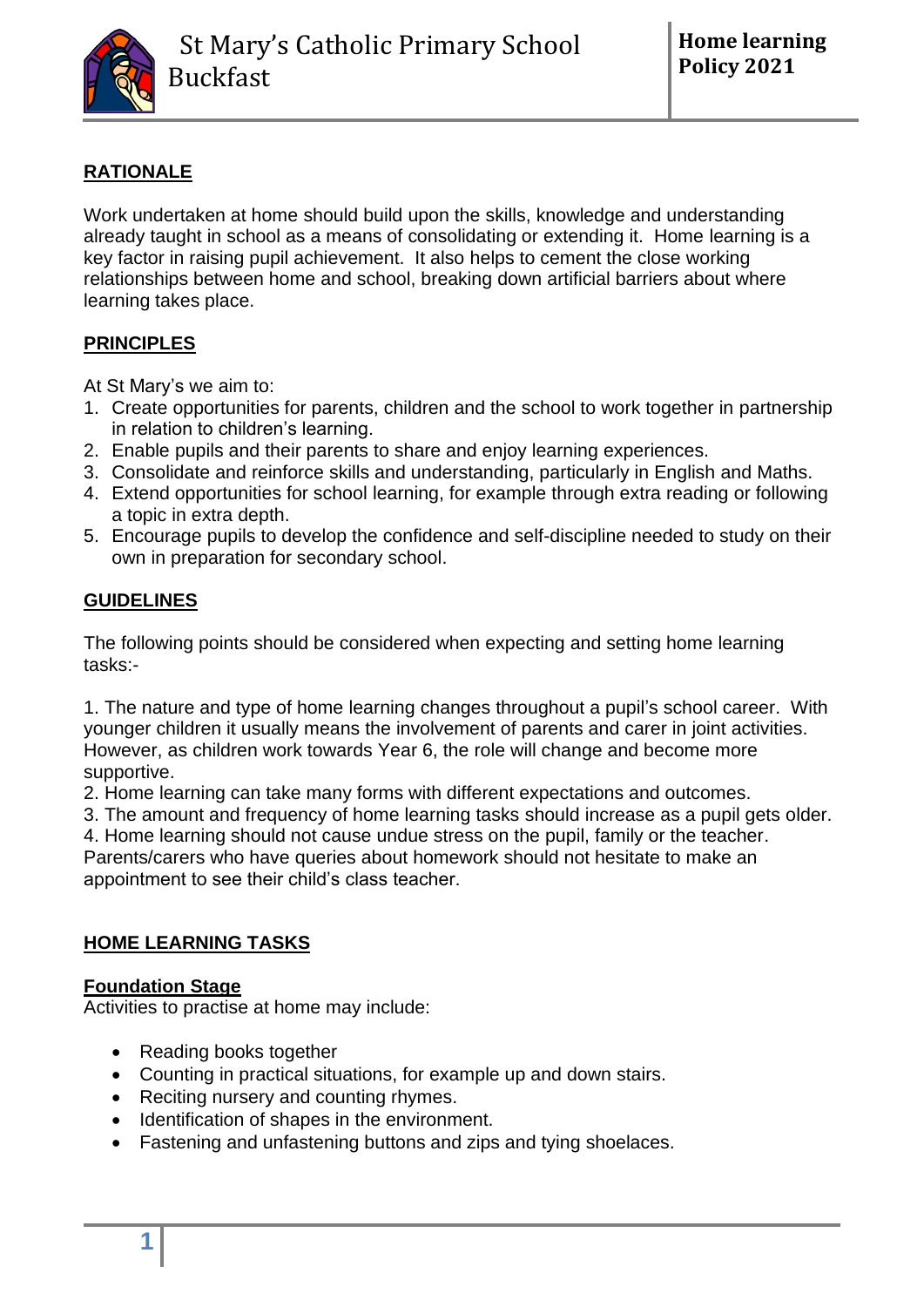#### **Key Stage One**

Home learning tasks may include:

- Reading activities
- Spelling
- Other literacy and maths work
- Finding things at home to support learning

#### **Key Stage Two**

Home learning tasks may include:

- Reading
- Spelling
- Literacy activities
- Maths activities
- 'Talk homework' that involves discussing the focus for a future piece of writing
- Planning presentations
- Researching topics/ project work.
- Learning words to songs
- PE activities
- Learning Times Tables
- Learning number facts and number bonds
- Practising calculation strategies learned in class

#### **Role of the Class Teacher**

- To provide an explanation of home learning tasks to parents when necessary and give guidance about how they might assist their child. This may be done by sending a note home with the work or by discussions in person.
- To set up a routine for home learning tasks that is established and communicated to parents at the start of the year.
- To ensure that any homework is purposeful and links directly to the curriculum being taught.
- To reward and praise children who complete homework tasks.
- To mark home learning tasks as necessary and give feedback to pupils.

#### **Role of the Head teacher**

- To check compliance of the Policy.
- To discuss with staff how far the policy is being successfully implemented.
- Inform new parents to the school so that they are aware of the home/school agreement and what it entails.

#### **Role of Parents/Carers**

- To sign a home school agreement dealing with home learning.
- To support the school by ensuring that their child attempts the home learning tasks.
- To provide a suitable place for their child to carry out their home learning work.
- To encourage and praise their child when they have completed their work at home.
- To become actively involved and support their child with home learning activities.